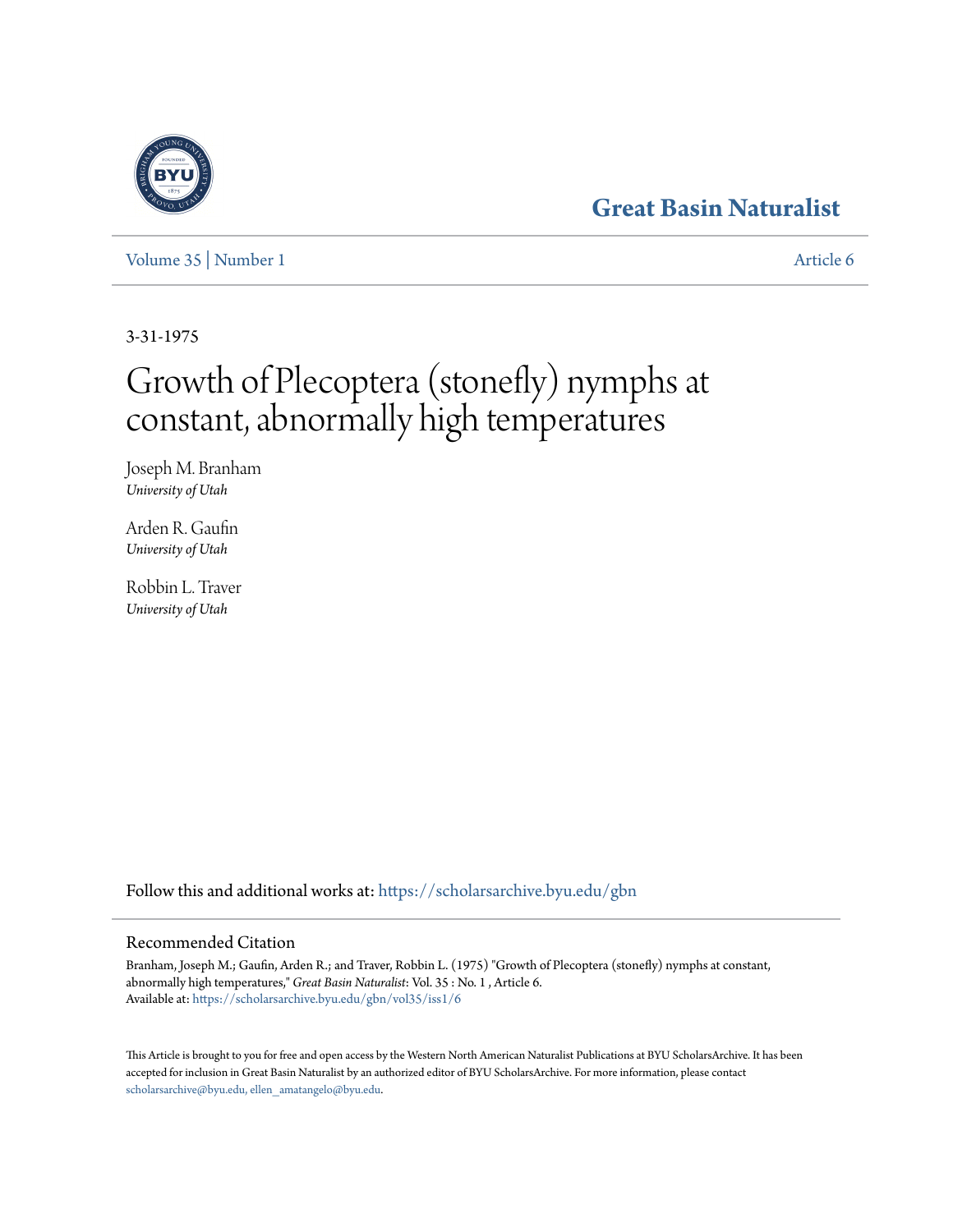### GROWTH OF PLECOPTERA (STONEFLY) NYMPHS AT CONSTANT, ABNORMALLY HIGH TEMPERATURES<sup>1</sup>

#### Joseph M. Branham<sup>2</sup>, Arden R. Gaufin<sup>2</sup>, and Robbin L. Traver<sup>2</sup>

Abstract.— Six species of Plecoptera were maintained at four different temperatures, which were constant and higher than occurred in the natural habitat, and three species at two different day lengths. Each animal was weighed each day or each week. Weight of two species in the wild was monitored

from periodic collection.<br>The weight of each animal fluctuated rhythmically, changing about five percent every five days.<br>These short-term fluctuations probably resulted from changes in water content. Molting occurred<br>when cent in weight. Growth probably stopped for some time before molt and was most rapid just afterward. Many animals died at molt. The time before death was less for univoltine species than for those with longer life cycles. Plecop-

tera collected in winter from water near 0 C lived for shorter times than did those collected in autumn from water near <sup>10</sup> C. Two species died sooner at higher temperatures and one died sooner with shorter day lengths.

Growth in the laboratory was generally slower than in nature. One species grew faster, while three grew more slowly at higher temperatures. One species grew faster under long- than short-day conditions.

Premature emergence, expected at the higher temperatures, did not occur, except in one animal.

Calefaction, or abnormal warming, can alter the life span of some aquatic insects. Some die soon after being experimentally exposed to higher than normal temperatures. Others acclimatize and may emerge prematurely (Nebeker and Lemke, 1968; Nebeker, 1971). Effects of constant, higher - than - normal temperatures on the growth and development of aquatic in sects are, however, little understood.

Temperature changes could be important cues to growth and seasonal emergence. Species living in or near springs, where the temperature is relatively constant and does not become as cold as in temperatures. neighboring streams, frequently emerge unseasonably (Thorup, 1963). Alternately, temperature changes are necessary for normal development of some insects (Hodson and Rawy, 1956). Such changes lead to considerable biochemical restructuring on a seasonal basis (Somero and Hochachka, 1971) and can also affect gene ex-  $\, {\rm pression} \,$  and the phenotype of insects  $\, {\rm ex}$ (Sanderson, 1910; Wigglesworth, 1965; <sub>We</sub> Waddington, 1957). The elimination of temperature changes could, therefore, in terfere with normal development.

Abnormally high temperatures could have long-term cumulative effects on growth and development (Sander, 1910; Richards, 1956, 1957). Growth could be faster than normal because chemical rates generally accelerate, or slower because metabolic equilibria are upset (Ludwig, 1910) . The effect on growth could in turn influence development, emergence, and adult function.

Understanding the effects of temperature on growth and development of aquatic insects would be useful in appraising the effects of thermal pollution, because larval insects are an important component of aquatic environments, particularly streams (Hynes, 1970). The purpose of this research was to elucidate the growth patterns of some species of Plecoptera maintained in the laboratory at different Stonefly nymphs were chosen because they develop in winter and spring when the stream temperatures are often near freezing and because they are abundant. Three carnivorous and three herbivorous species were collected in autumn 1972 and established in the laboratory at four different temperatures and two different day lengths. Some were examined and weighed daily; others, weekly. Growth patterns of individuals were plotted, and statistical comparisons were made between groups of animals under different conditions.

#### MATERIALS AND METHODS

Some features of the species studied are outlined in Table 1. All were collected in October, when stream temperatures

<sup>&</sup>quot;This investigation was supported by Research Contract No. 14-12-438 from the National Water Quality Laboratory, Federal<br>Water Pollution Control Administration, to the University of Montana Biological Station, Bigfork, Mon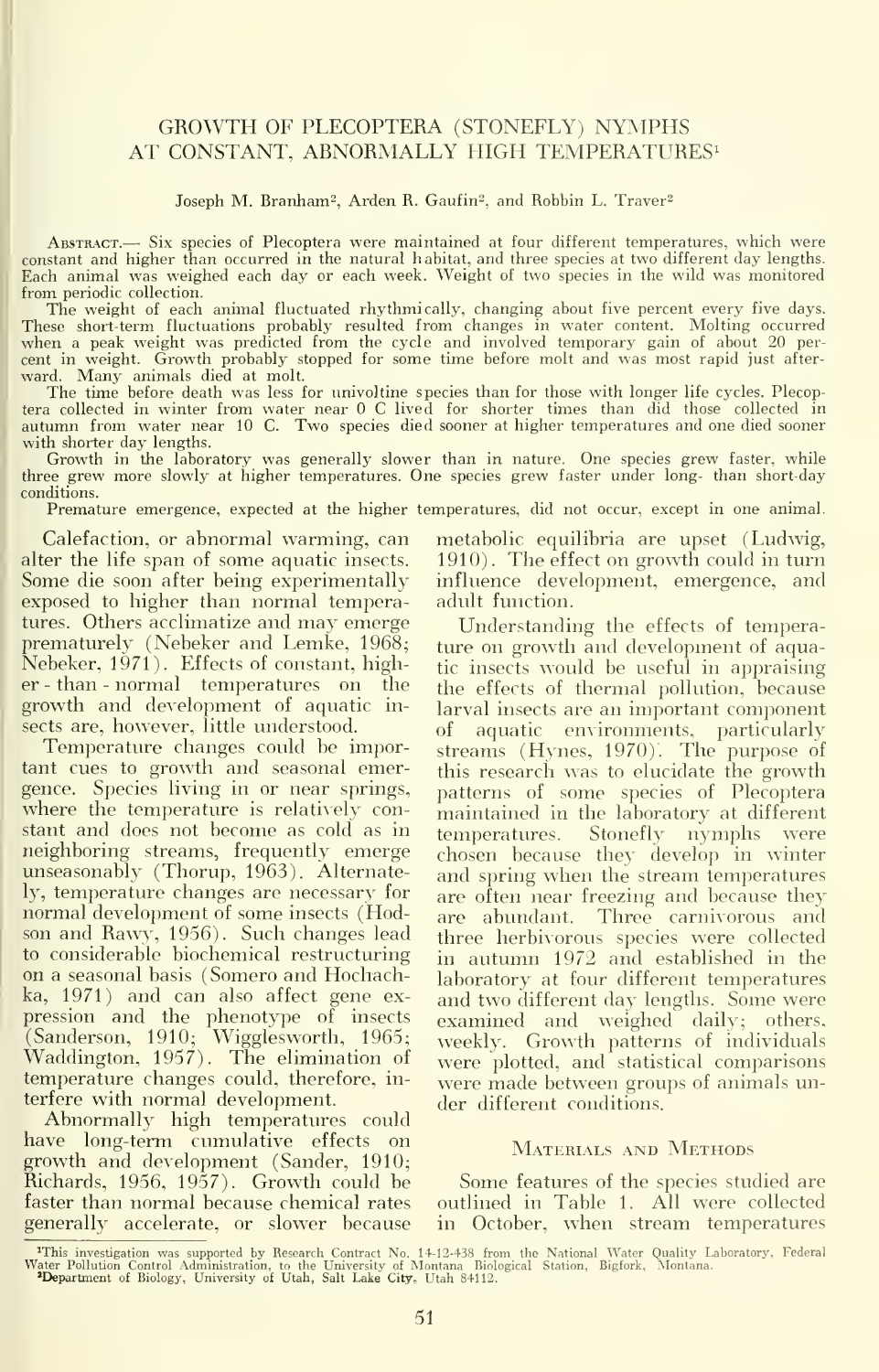|                                                                                                                                           | Family                                                                             | Time of<br>Normal<br>Emergencet                                            | Years<br>in Life<br>Span | Collection Sites                                                                                                                                                        |
|-------------------------------------------------------------------------------------------------------------------------------------------|------------------------------------------------------------------------------------|----------------------------------------------------------------------------|--------------------------|-------------------------------------------------------------------------------------------------------------------------------------------------------------------------|
| Nemoura cinctipes<br>Pteronarcella badia<br>Pteronarcys californica<br>Arcynopteryx signata<br>Acroneuria pacifica<br>Claassenia sabulosa | Nemouridae<br>Pteronarcidae<br>Pteronarcidae<br>Perlodidae<br>Perlidae<br>Perlidae | Jan.-May<br>May-Sept.<br>Apr.-Aug.<br>June-July<br>Mar.-Sept.<br>June-Aug. | >1<br>>1                 | Mill Creek, Salt Lake Co.<br>Upper Provo R., Wasatch Co.<br>Lower Provo R., Utah Co.<br>Mill Creek, Salt Lake Co.<br>S. Fork Provo R., Utah Co.<br>Weber R., Summit Co. |

TABLE 1. Collection sites and activity cycles of species studied.

<sup>+</sup>Gaufin, Nebeker, and Sessions, 1966

were 10-12 C, and the experimental groups were established in the first part of November, except where noted below.

The specimens were maintained separately in perforated plastic (polyethylene) drinking cups 9.5 cm in depth and 7 cm in top diameter, tapering to 5 cm at the bottom. The cups were suspended and were about half submerged in stainless steel aquaria approximately 100 cm long, 17 cm wide, and 15 cm deep and having a  $25.5$  L<sup>3</sup> volume. Nine such aquaria were suspended in two refrigerated water baths; four in a bath at 9.5 C and five in another bath at 13 C. Each aquarium was heated with a thermostatically regulated element. Tap water flowed through each aquarium at about 0.4 L/min. (or about one aquarium volume/hour). Each aquarium was aerated with filtered compressed air and agitated with a paddle wheel that mixed the water in the aquarium and caused a predominantly up-and-down oscillation of water in the cups. Concentration of dissolved oxygen remained greater than 90 percent of saturation in the cups. Temperature was maintained with a standard error of  $\pm$  0.02 C and a range of about  $\pm$ 0.5 C, at 10, 12, 14, or 16 C. These aquaria were lighted from about one meter above with two fluorescent bulbs on a 12-hr. light, 12-hr. dark cycle. Ambient room light, which was not excluded, varied somewhat.

In a separate experiment to estimate the effect of light periodicity, three species were maintained in cups suspended in plastic aquaria flushed with aerated running water  $(1 \text{ vol.}/\text{hr.})$  but with no paddle wheel (dissolved  $O_2$ ,  $> 90$  percent saturation). These were in a walk-in cold room that maintained the water temperature at 11.5 C within the same limits as in the other aquaria. They were illuminated with fluorescent lights (2 bulbs) that delivered about 400 Lux at the water surface on either a  $12L$ ,  $12D$  (long-day) or a 6L, 18D (short-day) periodicity (Beck, 1968).

One or several small stones and several decaying leaves (cottonwood, Populus angustifolia; or maple, Acer grandidenta-<br>tum) were kept in each cup. Herbivorous species were also supplied a few pellets of Purina® rabbit chow every few days, and the carnivorous ones were kept supplied with a mixture of small aquatic organisms, including amphipods, chironomids, ephemeroptera, oligochaetes, and flatworms collected from near a local fish hatchery.

Changes in weight were monitored either each day between 1 and 3 PM or each week on Thursday between 1 and 5 PM. Each animal was gently blotted with a Kimwipe® (Kimberly-Clark Corpororation), air-dried for half a minute, and weighed to the nearest 0.1 mg on a Mettler H6T balance. The standard error of the method, determined by repeatedly weighing the same animals about 20 times in an hour, was about 0.002 of the mean for animals about 200 mg, about  $0.005$  of the mean for ones about 150 mg, and about 0.01 of the mean for animals about 30 mg. Repeated weighing revealed a gradual but statistically significant decrease in weight of each animal even though they were returned to the water between each determination, so the standard error of single weighings each day or week may have been less than for about 20 weighings an hour.

Natural growth rates were calculated for Pteronarcella badia and Arcynopteryx signata from approximately monthly collections of 22 specimens of each species from the initial site. The animals were weighed as above, within several hours of collection, and growth was determined as the rate of change of the average weight.

The data were evaluated by regression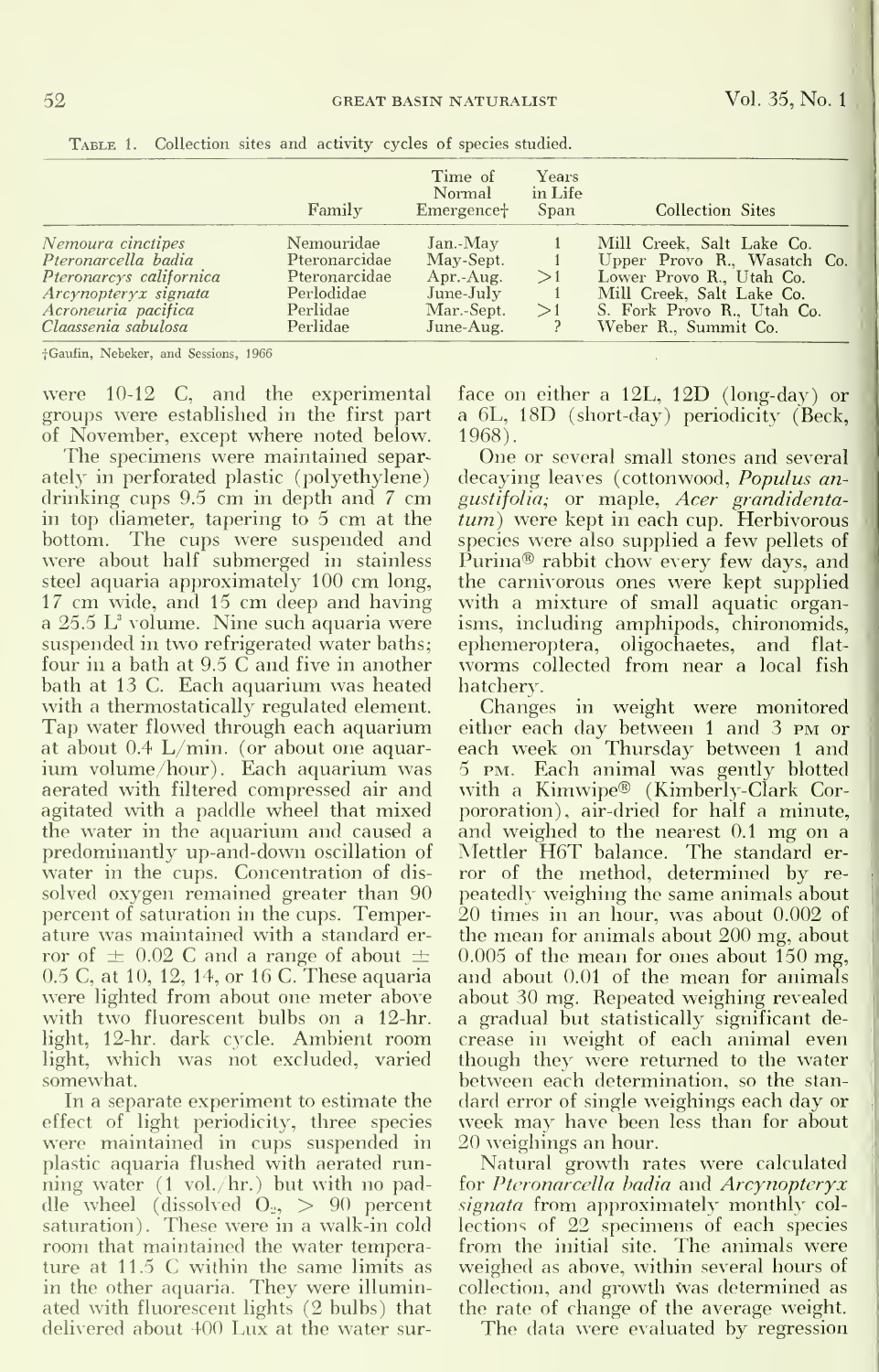analysis (Rao, 1958; Bailey, 1959; Alder and Roessler, 1968), using <sup>a</sup> Hewlett Packard 9100 B computer and programmed procedures supplied by the manufacturer. Growth trends of each mdividual were analyzed from weight data by determining the correlation coefficient (r) and, from it, the possibility that changes  $\frac{1}{3}$  with weight were correlated linearly with  $\frac{3}{3}$ time, according to the calculated slope (m) which intercepted the axis representing weight at the hypothetical initial weight (b) independent of fluctuations at the be ginning of the observations. Growth was judged to be positive, negative, or insignif icant from the correlation coefficient  $(P \geq 0.05)$ , and its magnitude was deter-<br> $\frac{1}{2}$  Fig. 1. Weight changes of a *Pteronarcys* can > .05), and its magnitude was deter-<br>mined from the slope. Absolute growth fornica kept under various conditions. This ind<br>values in weight units were converted vidual was collected in December and acclimatiz mined from the slope. Absolute growth *fornica* kept under various condutions. Ini weight units, were converted in become ordination of the stellar values, in weight units, were converted in leaboratory conditions for 15 d values, in weight units, were converted vidual was collected in become the days without to to relative ones for comparisons between the weighted daily while being starved A animals by determining the rate of change as <sup>a</sup> percentage of the averaged initial test or regression analysis, using the relative growth rates.

The weight of all stoneflies examined they were in the same aquarium.<br>  $_{\text{c}}$  day increased and decreased  $_{\text{I}}$  t was hypothesized that periodic feedevery day increased and decreased It was hypothesized that periodic feed-<br>rhythmically, typically varying 3 to 25 ing behavior caused the observed rhythrhythmically, typically varying  $3$  to  $25$  ing behavior caused the observed rhyth-<br>percent of the body weight about every mic weight changes. To test this, ten percent of the body weight about every mic weight changes. To test this, ten 4-6 days (Table 2; Figs. 1, 2, and 3). The *Pteronarcys californica* (collected 5 De-4-6 days (Table 2; Figs. 1, 2, and 3). The magnitude of weight difference between high and low periods exceeded the probable error due to the method, and the trends apparent in the plotted data indi cate that the fluctuations were not merely artifacts of the method. There was no apparent correlation between the rhythmic pattern and environmental conditions,<br>nor were the cycles of different animals nor were the cycles of different animals

TABLE 2. Periodic variations seen with daily weighings (Average  $\pm$  SE) calculated from the first six cycles.

|                                                                        | No. of<br>animals             | Period<br>(days<br>between<br>peaks)                          | Amplitude*                                                       |
|------------------------------------------------------------------------|-------------------------------|---------------------------------------------------------------|------------------------------------------------------------------|
| P. californica<br>P. badia<br>A. pacifica<br>C. sabulosa<br>A. signata | 5<br>$\overline{4}$<br>5<br>1 | $5.9 \pm .4$<br>$4.5 \pm 1.0**$<br>$5.0 \pm .4$<br>4.7<br>6.3 | $3.3 \pm .3$<br>$5.4 \pm 1.6$<br>$7.2 \pm 1.0***$<br>5.7<br>12.3 |

 $\begin{tabular}{l} \bf {^{\bullet}Difference} \hspace{1em} between \hspace{1em} peaks \hspace{1em} and \hspace{1em} troughs, \hspace{1em} expressed \hspace{1em} as \hspace{1em} per-  
centering \hspace{1em} of \hspace{1em} average \hspace{1em} of \hspace{1em} by \hspace{1em} (p \hspace{1em} < \hspace{1em} .05) \hspace{1em} different \hspace{1em} only \hspace{1em} from \hspace{1em} P, \hspace{1em} calibration's \hspace{1em} (p \hspace{1em} < \hspace{1em} .001) \hspace{1em}$ 



to relative ones for comparisons between<br>
it was then weighed daily while being starved A<br>
animals by determining the rate of change<br>
as a percentage of the averaged initial<br>
averaged initial<br>
leaves and rabbit chow C(21 weight  $(m \times 100/b)$ . The effects of vari-<br>ous conditions were then evaluated by  $t$ -<br> $m \times D$  (50 days) and finally weighed once eac ous conditions were then evaluated by  $t$ -<br>test or regression analysis, using the rela-<br>week for 10 weeks (E). It did not molt and we<br> s still alive after the 170-day observation period.

SHORT-TERM FLUCTUATIONS IN WEIGHT in phase with each other, even though



Fig. 2. Daily weight changes before and a er molting (*Pteronarcys californica* and *Acroneuri* pacifica) and before emergence (*Arcynopteryx si*<br> *nata*). The molted cutricle was found and the an<br> *nata*). The molted cutricle was found and the cruit mall weighed about six hours after the molt occur  $_{\rm ed.}$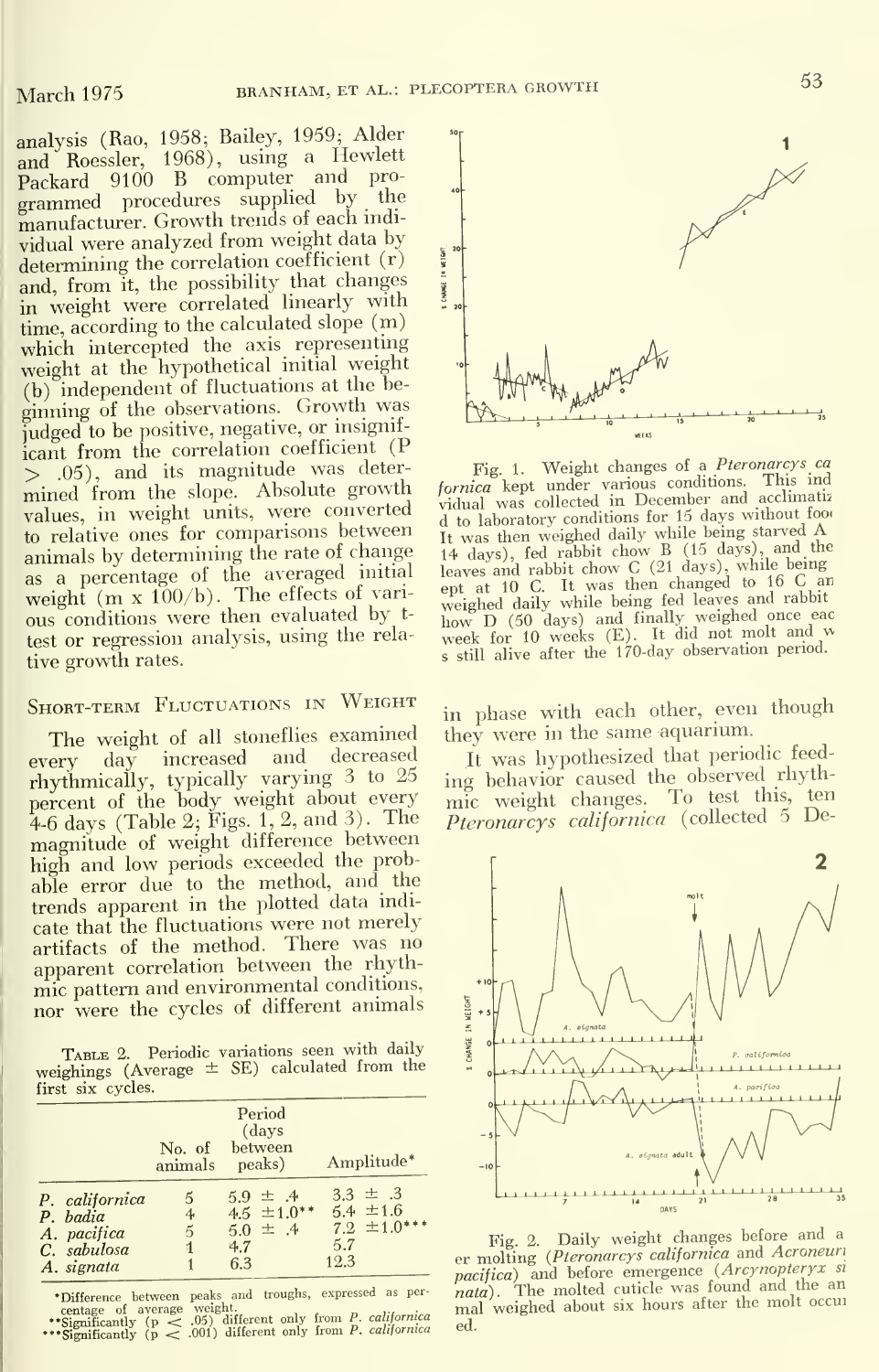

Fig. 3. Daily weight changes before death.

cember 1972) were starved for 15 days without weighing; then weighed every day for 14 days, while starving; then fed either Purina rabbit chow or decaying leaves and weighed daily for 15 days; and, finally, fed the other food and weighed daily. Starvation did not eliminate the rhythmic weight changes (Fig. 1), although all the animals were losing weight. The periodicity remained unchanged upon feeding either or both foods. The amplitude was not affected significantly ( $P > .05$ ) when leaves were supplied but was significantly increased over the starvation level after feeding rabbit chow, either alone or with leaves (Table 3).

The rhythmic weight changes could have been associated with molting. Weight changes during molting were observed in a few specimens. Of the 16 animals weighed daily, five molted one time successfully, one emerged, and six died molting. One Ps. californica and one Acroneuria pacifica were weighed during a

successful molt. The Ps. californica was 24.4 percent heavier at the time of molt ing than just before, and the A. pacifica was 19.0 percent heavier. The ones that died molting were all considerably heavier than they had been (Table 8) . Molting generally occurred when the pattern of weight change indicated that a peak weight was due to occur. After molting, the period between weight maxima was usually shorter and the amplitude greater than it had been before the molt; but af ter several cycles, the pattern began to resemble the premolt condition again.

The one animal on a daily weighing schedule that emerged (an  $Ar.$  signata, Fig. 2) also molted and emerged at a peak in the weight cycle. The adult was 25 percent lighter than the nymph. Its gut was empty.

The frequency of weighing affected the weight of stoneflies. Animals weighed a number of times in an hour lost weight during the course of the observations. Five animals that had been weighed every day gained weight appreciably when the weighing frequency was reduced to once a week. The growth rate (m) was usually slightly greater with .the less frequent weighings, but the change in rate was not statistically significant (Fig. 1). Handling could have caused the animals to contract and expel water or gut contents, and it likely interfered with feeding patterns.

#### Long-term Growth Patterns

The stoneflies under observation lived for various periods. Those that lived a month or more either gained, lost, or re mained the same weight during their

TABLE 3. Effects of food on periodic variation, seen with daily weighings of P. californica (average  $\pm$  SE).

|                                                      | N                         | Period<br>(days)<br>between<br>$peaks$ ) $\dagger$               | Amplitude<br>(difference be-<br>tween peaks &<br>troughs, expressed<br>as a $\%$ of aver-<br>age wt.) | Gain after<br>feeding $(\%$ of<br>previous wt.) |
|------------------------------------------------------|---------------------------|------------------------------------------------------------------|-------------------------------------------------------------------------------------------------------|-------------------------------------------------|
| Starved<br>Fed leaves<br>Fed rabbit chow<br>Fed both | 10<br>3十<br>4十<br>$7 + 1$ | $5.1 \pm 1.0$<br>$5.6 \pm 1.0$<br>$5.3 \pm 1.2$<br>$5.1 \pm 1.2$ | $2.2 \pm .3$<br>$3.1 \pm .3$<br>$5.3 \pm .4**$<br>$4.4 \pm .5^*$                                      | $4.3 \pm .3$<br>$11.8 \pm .6$<br>$8.7 \pm .51$  |

fEstimated from three peaks

 $\ddagger$ Three that did not respond to either food were excluded from these calculat

JOnly those fed rabbit chow after leaves responded

•Significantly different (p > .01) from starved group only

\*\*Significantly different ( $p > .001$ ) from starved group only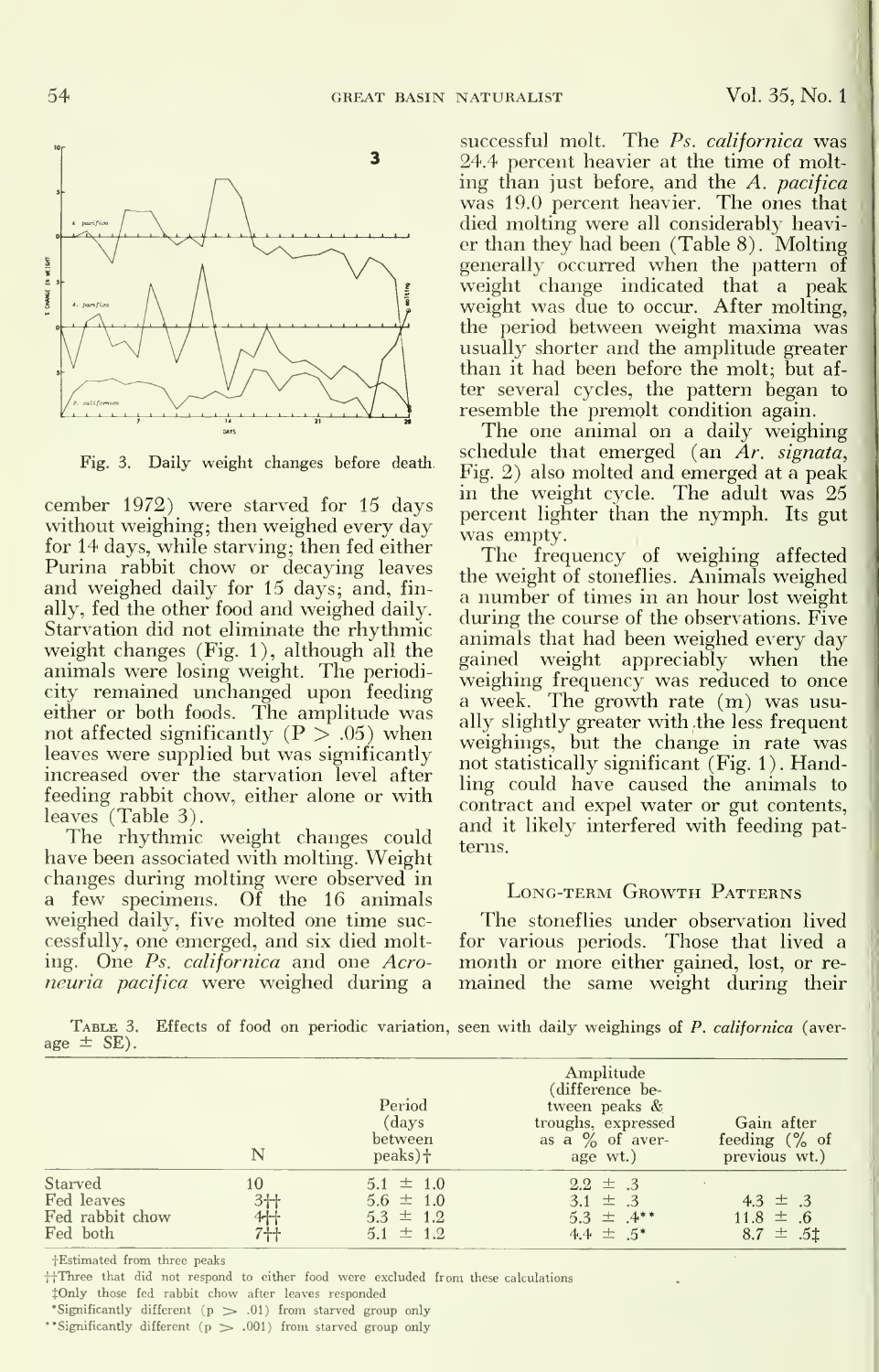|              | 10 <sub>C</sub>                                              | $12\text{ C}$     | 14 C              | 16C               | Long Day<br>$(11.5 \text{ C})$ | Short Day<br>$(11.5 \text{ C})$       |
|--------------|--------------------------------------------------------------|-------------------|-------------------|-------------------|--------------------------------|---------------------------------------|
|              | P. californica <sup><math>\pm</math></sup> 25.2 $\pm$ 3.0(5) | $17.2 \pm 2.1(6)$ | $24.5 \pm 4.9(6)$ | $23.8 \pm 4.6(6)$ |                                |                                       |
|              | <i>P.</i> badia $15.0 \pm 2.5(5)$                            | $17.7 \pm 1.3(6)$ | $11.4 \pm 2.1(6)$ | $10.7 \pm 1.6(6)$ |                                | $6.0 \pm 1.1(11)$ $6.7 \pm .6(11)$    |
| N. cinctipes | $4.7 \pm .9(6)$                                              | $6.2 \pm 1.2(6)$  | $2.5\pm .3(6)$    | 4.7 $\pm$ .9(6)   |                                |                                       |
| A. pacifica  | $18.9 \pm 5.8(5)$                                            | $16.5 \pm 3.5(4)$ | $18.0 \pm 4.3(6)$ | $14.2 \pm 4.3(5)$ |                                | $15.6 \pm 1.9(11)$ $11.1 \pm 2.6(11)$ |
| C. sabulosa  | $17.0 \pm .1(2)$                                             | $17.5 \pm 1.5(2)$ |                   | $9.7 \pm 1.1(3)$  |                                |                                       |
| A. signata   | $9.5 \pm 3.1(4)$                                             | $9.3 \pm 1.7(4)$  | $2.7\pm .6(7)$    | $2.8 \pm .4(12)$  | 3.4 $\pm$ .9(7)                | $2.7 \pm .6(7)$                       |

TABLE 4. Average  $(X \pm SE(N))$  Weeks of life.

+Eight Ps. californica and three Ac. pacifica were still alive at the time of writing, 35 weeks after the observations began.

life. Some individuals lost weight for part of their life and gained in another part. It was important to consider the history, length of life, and ultimate fate as well as the overall growth patterns in assessing the effects of temperature on growth rate.

Some species lived longer in the laboratory than did others (Table 4). In general the smaller, univoltine species,  $Ne$ moura cinctipes, Pa. badia, and Ar. signa*ta*, did not live as long as the larger species, Ac. pacifica, Claassenia sabulosa, and Ps. californica, which probably live for several years as nymphs (Table 1). Pter*onarcella badia* and Ar, *signata* lived for significantly ( $P > .05$ ) less time at higher temperatures. Pteronarcella badia, Ar. signata, and Ac. pacifica kept in the lightcontrol chambers died significantly sooner than their counterparts in the temperature experiments. The former were caught in winter from streams near 0 C and were kept without stirring. Day length had no significant effect on the life span of Ar. signata and Pa. badia.

Weight changes prior to death followed three distinctive patterns, which, in some specimens, could have been related to cause of death (Fig. 3, Table 5). Often death occurred during a recognizable molt. Sometimes the growth curve turned sharply up, as if molting, but there was no external sign of molting. More often, death followed a diminuation in the amplitude of cyclical weight changes and was not marked by any sharp change in weight. Two Ps. californica that did not change in weight upon being supplied with either food showed this pattern, and it may have reflected starvation. The third pattern was marked by a sharp loss of weight at<br>death. Adults weighed less after emerging (Fig. 2), and such sharp terminal weight loss could have indicated unsuccessful emergence. The circumstances of death of all animals that died are presented in Table 5.

Periodic molting is a characteristic of Arthropod growth. However, many of the animals observed here apparently did not molt, while many others died in the process (Table 5). No  $N$ , *cinctipes* and only one Ar. signata were observed to molt. The occurrence and frequency of molting for the other species are enumerated in Table 6. Some molts were probably overlooked, but the analysis of growth curves suggests that most were detected by the presence of the cast cuticle.

The times until first molt. between molts, and until death for ones that did not molt are compared in Table 6. Time before the first molt (considering ones that molted successfully or that died molting) was quite variable and was probably a function of the condition of the animals at the time of capture. The time between molts was also highly variable. The average period before the first molt was not significantly different from the time between molts for any species. The average length of life of individuals that did not molt was also the same as the average period before the first molt and the period between molts. The average period before molt differed between species: Ps. californica  $\equiv C$ , sabulosa  $>$  Åc, pacifica  $> Pa.$  badia (t-test, differences considered significant if  $p > .05$ ). There was no cor-

TABLE 5. Circumstances of death (percentage of  $N$ ).

|                |          | $M^+$    | $1+$     | 9 <sub>t</sub> |          |          |
|----------------|----------|----------|----------|----------------|----------|----------|
| P. californica | $31 +$   | 8        | 26       | 50             | 15       | 0        |
| P. badia       | 52.      | $^{0.1}$ | 20       | 53             | 3        | 9.       |
| N. cinctipes   | 22       | 0        | $\Omega$ | 100            | $\Omega$ | $\Omega$ |
| A. pacifica    | $40 + +$ | 26       | 11       | 52             | 10       | $^{(1)}$ |
| C. sabulosa    |          | 57       | Ω        | 28             | 14       | $\cup$   |
| signata<br>А.  | 49.      |          |          | 74             |          |          |

<sup>1</sup> Growth curve turned up at death, as prior to molting<br>
<sup>2</sup> Growth curve continued unchanged until death<br>
<sup>3</sup> Growth curve turned down at death, as prior to emergence M Died molting

N Due monume<br>  $\frac{1}{t}$ F. Emerged<br>  $\frac{1}{t}$ Four additional *P. californica* and two *A. pacifica* were<br>
accidentally killed.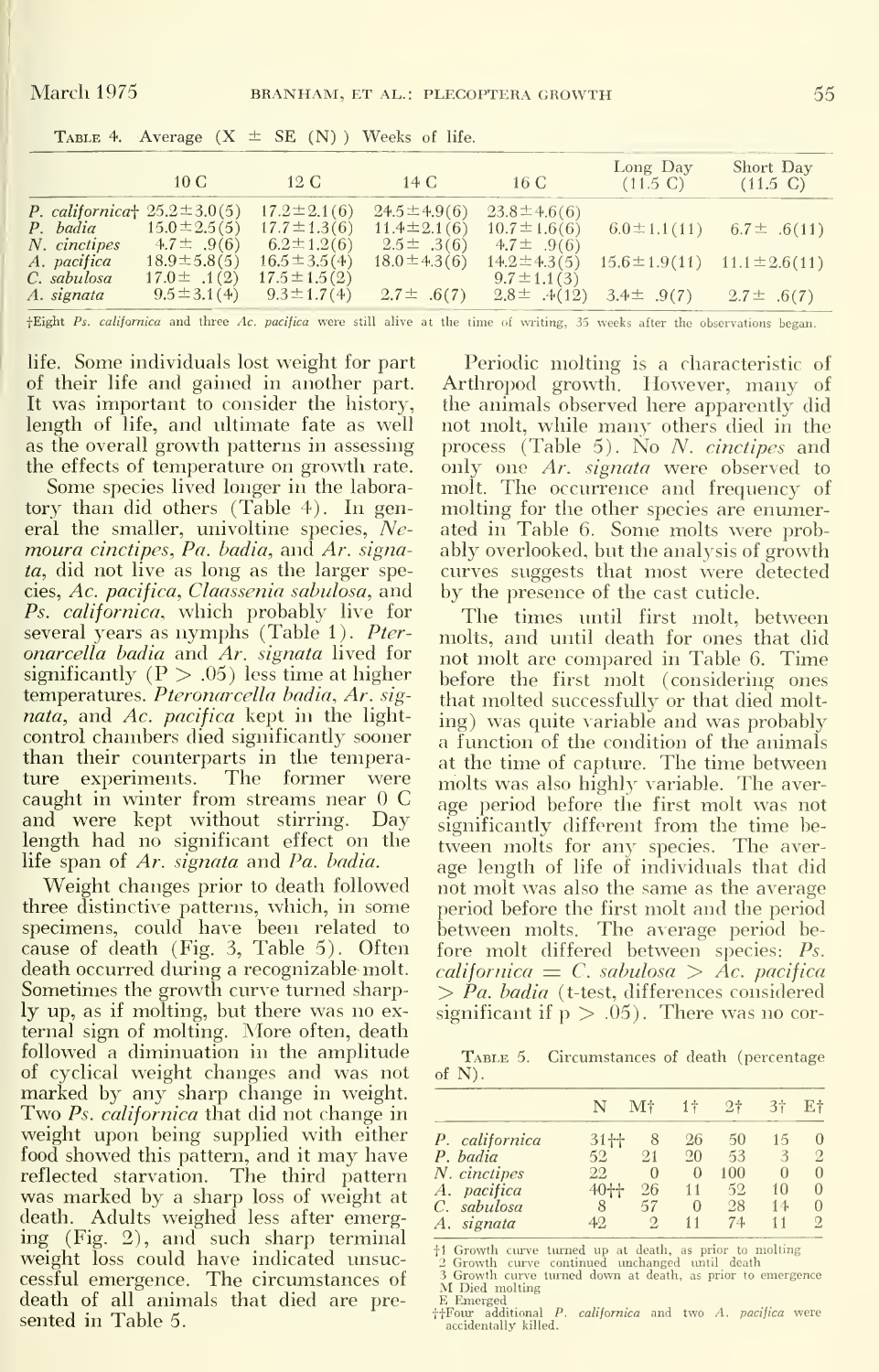|                                                          | Number observed <sup>+</sup> | molting       |                | Before first                                                                     | Weeks (average $\pm$ SE (range)                            | Of life of ones                                                              |
|----------------------------------------------------------|------------------------------|---------------|----------------|----------------------------------------------------------------------------------|------------------------------------------------------------|------------------------------------------------------------------------------|
|                                                          |                              | $0x$ 1x 2x 3x |                | molt                                                                             | Between molts                                              | not molting                                                                  |
| P. californica<br>P. badia<br>A. pacifica<br>C. sabulosa |                              | 16<br>15 17   | $\overline{9}$ | $16 \pm 3 (12-30)$<br>$5 \pm 1$ (1-18)<br>$9 \pm 1$ (2-21)<br>$15 \pm 1$ (13-17) | $15 \pm 3 (10-19)$<br>$7 \pm 1$ (1-11)<br>$9 \pm 1$ (2-18) | $17 \pm 2 (3-32)$<br>$5 \pm 1 (1-19)$<br>$8 \pm 1 (3-22)$<br>$6 \pm 3$ (3-8) |

TABLE 6. Occurrence and frequency of molts

fMolting recognized by finding a cast cuticle or found in the process of molting.

relation between size and the length of time before or between molts either within or between species. There was also no correlation between the length of time before molts and the temperature or light period for any species examined.

Changes in weight accompanied molting (Table 7). Most animals weighed during a molt (alive or dead) showed a dramatic increase over the premolt weight. Usually this increase was much greater than the longer-term increase (determined by comparing the average weight the month be fore molt with the average weight for the month afterward) and could have been as sociated with the mechanism of molting. Animals that molted several times, and thus apparently were adapted to labora tory conditions, grew appreciably between molts. Some of the ones that died with out molting grew about the same amounts as did others between molts, suggesting that death could have resulted from fail ure to molt.

For each animal observed, the growth

TABLE 7. Change in weights with molting.

rate (calculated as the regression coefficient [m] ) , for the four weeks prior to molting usually was different from that for the month after molt (Table 8). There was a great deal of variability between individuals: some lost before and gained after; some gained before and lost after; some gained or lost more rapidly before than after; and vice versa. One Ps. cali fornica lost 1.0 percent/week for 20 weeks, molted, and then gained 1.1 percent/week for 15 weeks. The growth patterns in Fig. 2 are from apparently normal animals that lived many months in the laboratory. The number that molted and lived at least a month afterward was small, so averages and limits (Table 8) do not indicate significant  $(p > .05)$  differences in average pre- and postmolt rates. There was no significant correlation with the controlled parameters of temperature or light.

The overall growth of each animal until death was evaluated by calculating the correlation coefficient (r) and the regres-

|             |                                           |  | Percent change in weight (average $\pm$ SE (range)). | N During molt <sup>+</sup> N With molt <sup>+</sup> <sup>+</sup> N Between molts <sup>†</sup> N Total, ones not molting <sup>††</sup> |
|-------------|-------------------------------------------|--|------------------------------------------------------|---------------------------------------------------------------------------------------------------------------------------------------|
|             |                                           |  |                                                      | P. californica $4\ 26 \pm \ 2(22-30)$ $6\ 25 \pm 5(9-41)$ $3\ 22.6 \pm 4.9(13.1-29.1)$ $28\ 19.4 \pm 10.1(-22.8-174.3)$               |
| P. badia    | $10\,65 \pm \,6(36-85)$                   |  |                                                      | $10$ $12 \pm 4(5-32)$ 5 $9.8 \pm 5.7(-1.2-20.4)$ 30 $21.6 \pm 6.9(-25.1-144.4)$                                                       |
| A. pacifica | $12\,22 \pm 4(3.47)$                      |  |                                                      | $12 \quad 2 \pm 2(-9-19)$ 8 $15.6 \pm 5.5(0.7-48.6)$ $15 \quad -3.8 \pm 1.6(-14.4-9.2)$                                               |
| C. sabulosa | $4.36 \pm 14(18-78)$ 3 $1 \pm 7(-8-15)$ 0 |  |                                                      | 1 10.0                                                                                                                                |

fAnimals weighed during <sup>a</sup> successful molt or found dead in the process of molting. Weight during molt as <sup>a</sup> percentage of

the last premoti weight.<br>  $\ddot{\tau}$  are every the month after molt as a percentage of the average for the month preceding the molt.<br>  $\ddot{\tau}$ Calculated from the growth curve. Slope multiplied by the time and expressed as a

TABLE 8. Growth rates (percentage change/week) before and after molt ( $m \pm SE$  (range)).

|                                             |                         | Month before molt                                                                                                               | Month after molt                                                                                                                               |
|---------------------------------------------|-------------------------|---------------------------------------------------------------------------------------------------------------------------------|------------------------------------------------------------------------------------------------------------------------------------------------|
| P. californica<br>P. badia<br>A. pacifica   | 6<br>9                  | $-.16 \pm .84 (-3.35 - 2.05)$<br>$2.73 \pm 1.34$ (-2.37 - 10.69)                                                                | $2.79 \pm .81$ (.09 - 5.75)<br>$-39 \pm 1.29$ ( $-9.76 - 5.75$ )                                                                               |
| All<br>Long day<br>Short day<br>C. sabulosa | 26<br>$\mathbf{5}$<br>3 | $.54 \pm .41$ (-2.68 - 6.32)<br>$.96 \pm .99$ (-3.68 - 3.46)<br>$-0.02 \pm .50$ (-2.53 - 1.69)<br>$.38 \pm 2.07$ (-2.71 - 4.33) | $1.17 \pm .56$ (-3.23 - 10.98)<br>$3.23 \pm 1.20$ (-.05 - 10.96)<br>$-0.30 \pm 1.00$ ( $-3.23 - 1.69$ )<br>$-2.04 \pm .78$ ( $-3.57 - .1.08$ ) |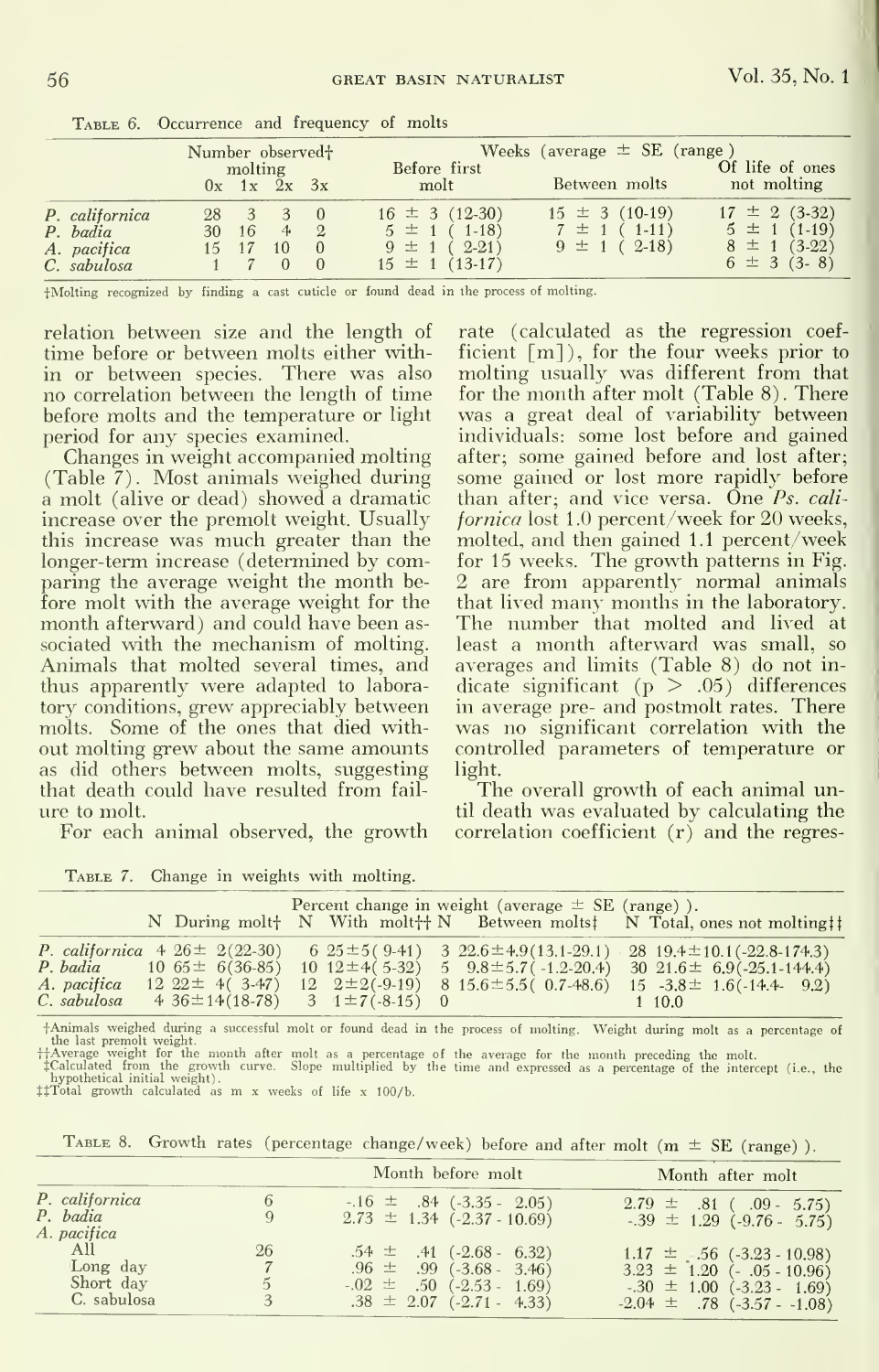sion coefficient (m) in 0.1 mg change/ week. The overall growth rate was sometimes influenced strongly by the final phase of the growth curve as the animal expired. Growth during the first two months was therefore calculated separately. To simplify comparison between species and experimental groups (Table 4) the growth rate (m) was expressed as a percentage of the calculated initial weight (b, the intercept). The number of animals was so small and the range of values so great within each group that averages and standard errors are of little meaning. Regression analysis of rates of change against temperature, however, indicated that temperature had a significant effect on the growth rates of some animals (r signifi cant at  $p > .05$ ). The proportionate (percentage) effect of temperature on growth rate, exclusive of experimental error, is expressed as the coefficient of determination  $(r^2 \times 100)$  (Alder and Roessler, 1968). The relationship between differ ence in growth rate per degree Celsius is expressed by m.

These observations were apparently valid only for the animals collected in Octo ber and November, when the stream temperatures were still about 10 C. The few animals collected later in the year from colder streams died in a shorter time and generally grew at rates different enough from the others' that it seemed best to ex clude them from the preceding calculations.

Light periodicity could also have af fected development in the laboratory. Significantly more  $Pa$ . badia molted under long- than short-day conditions. There was no significant difference in length of life or growth rate between animals of<br>either species held under long- or short-<br>day conditions. Acroneuria pacifica lived either species held under long- or short day conditions. *Acroneuria pacifica* lived<br>longer under long-day conditions  $(15.5 \pm \frac{3}{2})$ longer under long-day conditions (15.5  $\pm$  $2.0$  vs  $10.2 \pm 2.3$  weeks) but molted sooner under short days (7.1  $\pm$  1.5 vs 9.1  $\pm$  1.5 weeks). Significantly more molted under long than short days. Their growth rate to death was significantly greater<br>under long days (1.9  $\pm$  .8 percent/week) than under short days  $(-1.0 \pm .3$  percent/week) (Table 6). These animals were not strictly comparable to the ones used for the temperature experiments: the water in their tanks was not stirred, and they were collected later in the year (Pa. badia and Ac. pacifica in November

and Ar. signata in February). Pteronarcella badia and Ar. signata kept under equal periods of light and dark died signif icantly sooner than ones under similar light and temperature conditions but col lected earlier and kept in stirred water (Table 4).

Laboratory conditions were quite differ ent from nature, so it was desirable to compare growth of laboratory and wild animals from natural populations where possible. Pa. badia and Ar. signata persisted at the initial collecting sites in populations of relatively uniform-sized indi viduals. Their growth in nature was quite linear for both species between October and May <sup>9</sup> (Fig. 4). The average per centage of weight increase per week of wild Pa. badia was  $6.26 \pm 0.5$  (r = .998), and that of Ar. signata was  $10.17 \pm .07$  $(r = .938)$ . Such an analysis was impractical with the larger species because of the simultaneous existence of several year classes and the effect of investigator selection. Wild Ar. signata emerged naturally in May (water temperature 5-8 C) and Ps. californica. Pa. badia, and Ac. pacifica in May (water temperature 10-11 C).

#### **D***iscussion*

Stonefly naiads varied in weight as time passed. Some of the variation was associa-



Fig. 4. Growth of *Pteronarcella badia* and .<br>*rcynopteryx signata* in the stream. Means (wit<br>SE) were calculated from periodic samples of 22 nimals and converted to percentage of the averag initial weight.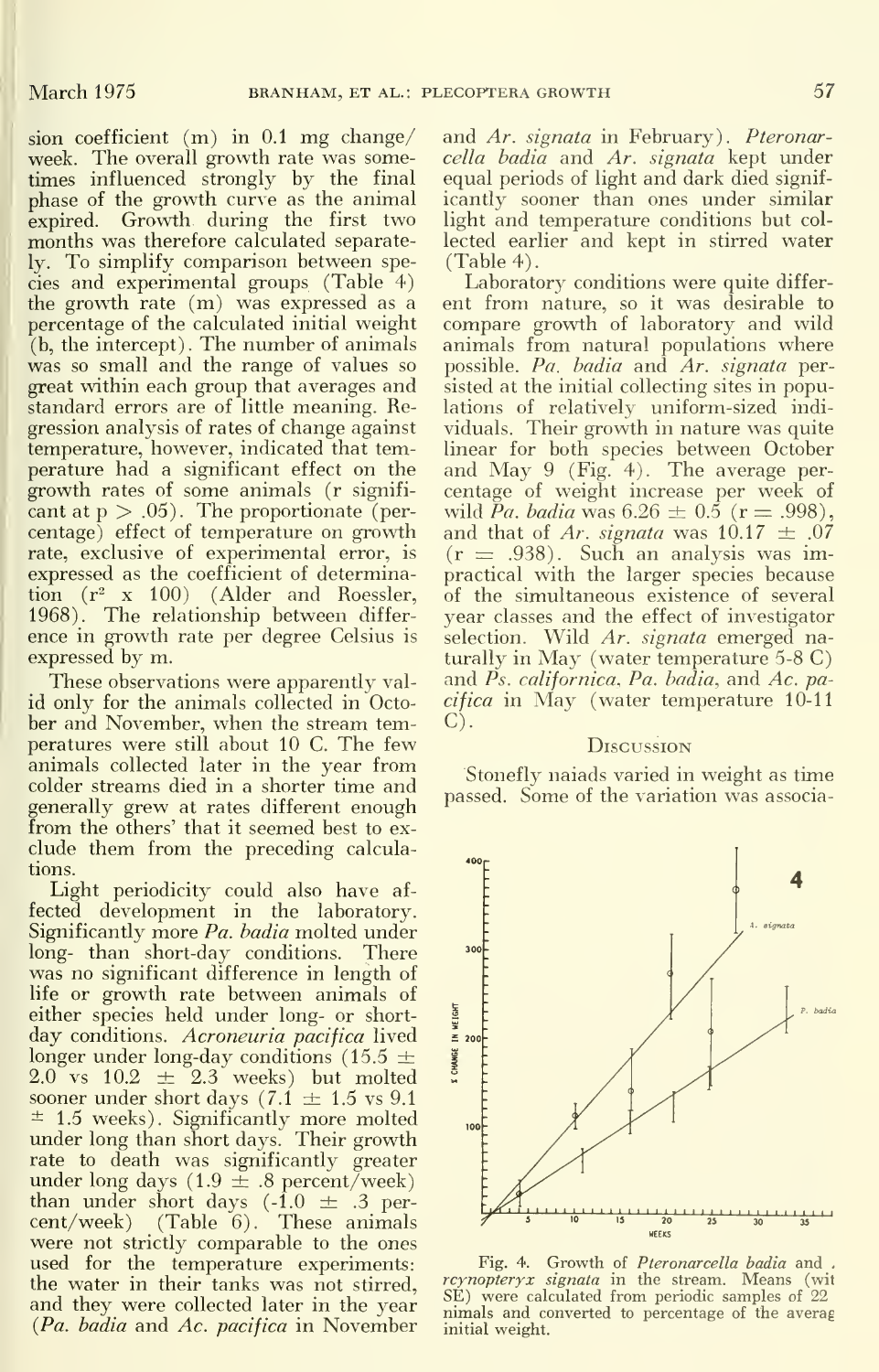ted with short-term fluctuation in state, while some represented  $\log$ -term "growth." Variation in gut content rapidly altered the weight of experimental animals as much as 10 percent or more (Fig. 1, Table 3). Cyclical weight changes, on the order of 5 percent variation every 5 days (Tables 2 and 3), occurred even in the absence of feeding and could have resulted from the amount of water in the animal, in either its gut or its tissue. This cyclical weight change could have been associated with molting. Each animal that was observed daily and that molted did so when a predicted peak weight should have occurred, and animals weighed considerably more when molting than just before or after the molt (Table 7). Such rapid weight gain could be responsible for splitting the old cuticle and filling out the new one (Wigglesworth, 1965).

The failure of molting was a common cause of death of animals in the laboratory. Many animals died during or just after molting. Others died at a time of peak weight, considerably above the previous average, as if about to molt (Fig. 3. Table 5). Most of the animals died without any molts except for Ac. pacifica and  $C$ , sabulosa (Table 6). On the average, those that did not molt died approximately when they should have molted, as judged from the average time before or between molts. Their average growth was also about the same as the average growth between molts of animals that survived in some species (Table  $7$ ). No N. cinctipes and only one Ar. signata were observed to molt, and their average life was less than for the other species (Table 4). It seems likely that failure of some aspect of molting was a common cause of death of stoneflies kept in the laboratory.

Relatively few animals lived long enough with repeated molts (Table 4) to be considered normal. The one P. badia that emerged (kept at 16 C) molted the first week in the laboratory (1 Nov.) with a 19 percent gain in weight, gained 28 percent more in the next 8 weeks, and emerged in January, 5 months prematurely. Its growth was almost linear from the beginning of the observations (r .998) and slightly less ( $m = 5.2$  percent/ week) than the average for the species in nature. Most of the P. badia that molted successfully and then lived for at least a

month gained weight prior to, and as a result of, the molt, but then lost weight (Tables  $6, 7$ . Food may have been deficient, or the newly molted ones may have been less tolerant of laboratory conditions. Two *P. californica* that lived for the entire 35week observation period molted twice each. Both lost weight the month before the first molt and showed no significant change the month before the second molt. Both gained considerable weight at both molts, remained at a higher weight, and continued to grow at an accelerated rate after the molt (Fig. 2, Tables  $6, 7,$  and  $8$ ). They apparently did not feed before the molt, expanded in volume during the molt, and, at the larger volume, hardened and began to eat. The four Ac. pacifica that lived for the duration of the observations usually were not growing significantly prior to molt, expanded appreciably during the molt, but then declined to a weight considerably below the premolt weight within a day or so. They then grew rapidly for several weeks, until the previous weight was reached, after which they did not grow significantly again until after another molt. Some regressed at molting and lost weight overall (Table 7) (Fig.  $2$ , Table 9). Probably their pattern was not normal but reflected subsistence in an unnatural environment (Beck and Bharadwaj, 1972).

The anticipated premature emergence (Nebeker, 1971) was not found. Of the animals collected in October, only one (Pa. badia) emerged and only a few died with a pattern of weight changes even suggesting emergence (Table 4). This could have been because the animals were collected early in the autumn and kept at constant temperatures and long-daylight conditions at or above those existing at<br>the time of collection. Perhaps some environmental cue was absent. Or possibly the small plastic cups in which the animals were kept were too confining to permit normal behavior. A number of P. californica collected from streams near O C in January, acclimatized to 16 C, and kept communally in fish-breeding nets in the laboratory did emerge in March, three months before the wild population emerged naturally. One Ar. signata, collected in February, emerged 22 days after being put in a cup and kept at  $10\,C$  (Fig.  $(2).$ 

The length of life of Pa. badia and Ar.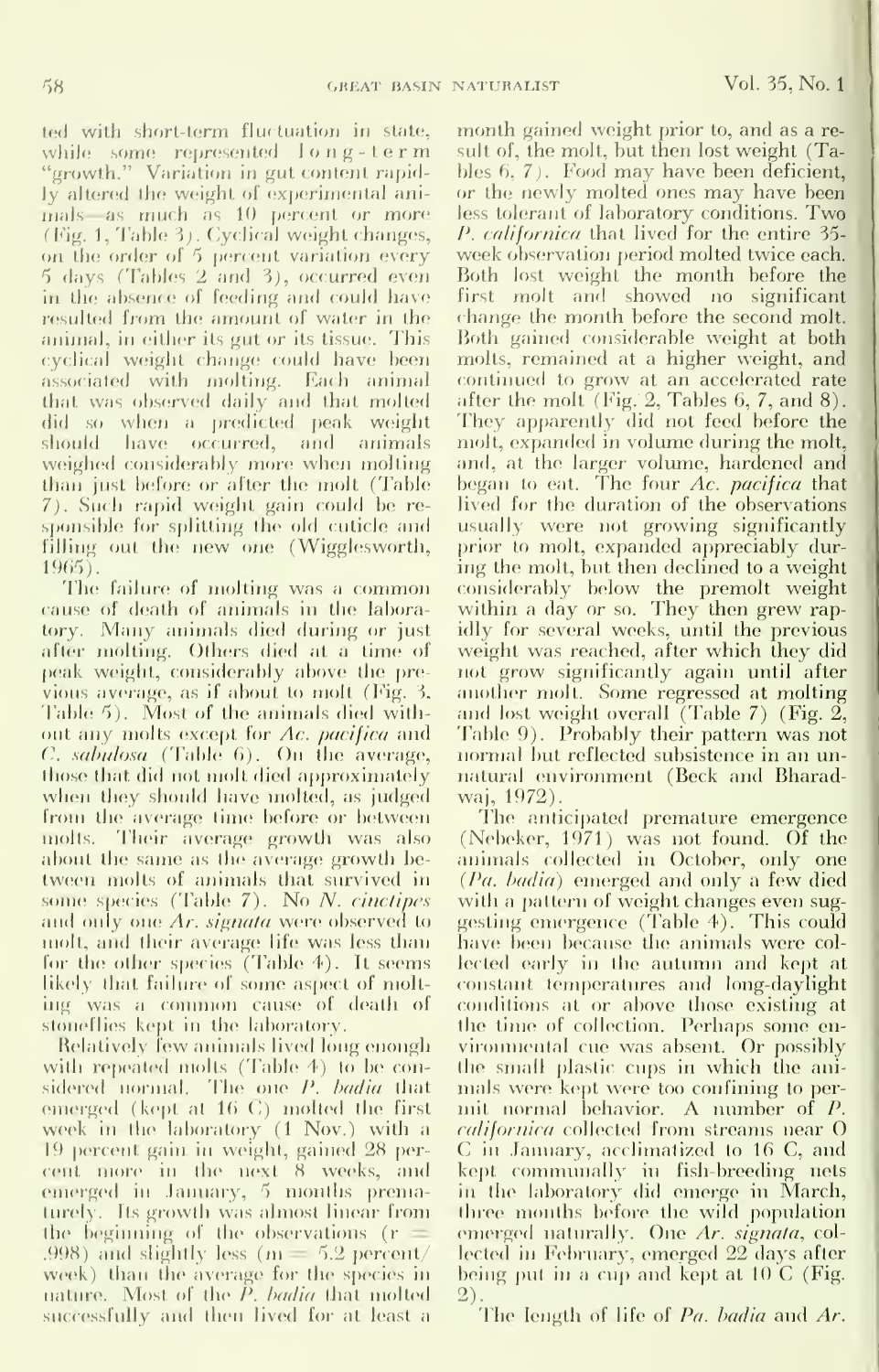| (lower half)   |                                                        |        |                                         |                                  |               |                                 |                 |                   |                                   |                                        |                |                       |                |                            |                             |                 |         |                                        |                     |                 |
|----------------|--------------------------------------------------------|--------|-----------------------------------------|----------------------------------|---------------|---------------------------------|-----------------|-------------------|-----------------------------------|----------------------------------------|----------------|-----------------------|----------------|----------------------------|-----------------------------|-----------------|---------|----------------------------------------|---------------------|-----------------|
|                |                                                        |        |                                         |                                  |               |                                 |                 |                   |                                   |                                        |                |                       |                | 16 C                       |                             |                 |         | Regression, growth rates               |                     |                 |
|                | z                                                      |        | $\overline{m} + \pm$<br>10 <sub>C</sub> | SE <sub></sub>                   | Z             | $\overline{\mathbf{m}}$<br>12 C | $\pm\!$         | <b>SE</b>         | Z                                 | $\frac{1}{10}$<br>14 C                 | $+$            | <b>SE</b>             | Z              | $\frac{1}{12}$             | SE <sub></sub><br>$+1$      | Z               | m†      | against temperatures<br>$\overline{a}$ | $\%$ r <sup>2</sup> |                 |
|                |                                                        |        |                                         |                                  |               |                                 |                 |                   |                                   |                                        |                |                       |                |                            |                             | 22              | 0.25    | 346                                    | 12                  |                 |
| P. californica | $10 m +$<br>둬+ㅣ                                        |        | 664                                     | 33<br>$+1 +$                     | $\frac{6}{3}$ | Sää                             | 十十十             |                   | $\frac{4}{5}$                     | $\frac{1.00}{2.13}$<br>$-2.30$         | $+1 +$         | 85                    | ro ro o        | 1.60                       | 86.<br>$+ + $               |                 |         |                                        |                     |                 |
| badia<br>P.    | $\mathfrak{c}$<br>↔<br>$\overline{a}$ + $\overline{a}$ |        | 5.14                                    | $1.53$<br>$.66$<br>$+1 +$        | 000           | 2.79                            | $+1 +$          | assi ee           | $\circ \circ \circ$               | $3.\overline{8}4$<br>$3.\overline{8}4$ | $+1 +$         | <b>89.</b>            |                | $1.53$<br>$3.18$<br>$2.79$ | 1.04<br>$+1 + 1$            | 24              | $-0.49$ | $-417*$                                | 17                  |                 |
| N. cinctipes   | $\frac{4}{9}$ + $\frac{1}{9}$                          |        | $\frac{2.14}{2.77}$                     | 2.47<br>$\ddagger$               |               | $3.11$<br>$13.87$<br>$-1.32$    | $+1$            | 3.60              | $\infty$                          | $-5.54$<br>$-1.65$                     | $+1$           | 4.97                  | 50             | $-0.88$<br>$-2.21$         | 1.45<br>$+1$                | 18              | $-0.77$ | $-290$                                 |                     | ∞               |
| A. signata     | $\overline{a}$ +                                       |        | 2.63                                    | 1.68<br>$\pm$                    |               | 3.93                            | $+1$            | 1.20              | $+$ 00                            | -.53                                   | $\pm$          | 1.34                  | $\mathfrak{a}$ | $-1.41$<br>$1.63$          | 1.72<br>$\frac{1}{2}$       | 24              | $-0.39$ | $-380$                                 |                     | $\overline{14}$ |
| A. pacifica    | $\frac{1}{6} + 1$                                      | 10 M O | $.63$<br>$1.65$                         | 48.<br>$+1 + 1$                  | $\sim$        | 25<br>$-46$                     | $+1$<br>$+1$    | 45                | $\circ$ $\overline{ }$<br>$\circ$ | $\frac{13}{2.11}$                      | $+1$           | 42                    |                | $\frac{880}{2.00}$         | 59<br>$\pm$                 | $\infty$        | $-0.10$ | $-0.223$                               |                     | ۱C              |
| C. sabulosa    | $\frac{1}{6} +$                                        | QQ     | $\overline{51}$                         | .13<br>$+1$                      | $\sim$        | 1.17<br>3.32                    | $\!+\! $        | $\frac{12}{2.15}$ |                                   |                                        |                |                       |                | $1.24$<br>$4.58$           | 1.72<br>$\ddot{+}$          | 7               | $-0.08$ | 110                                    |                     |                 |
| P. californica | $\frac{1}{a} +$                                        | 10MO   | $.97$<br>$1.64$                         | $\ddot{4}$<br>$\ddot{=}$<br>$+1$ |               | .62<br>$1.43$<br>$-1.00$        | $H + H + H$     | <b>SHE SS</b>     | $\circ$                           | $\frac{2.18}{2.14}$                    | $+1$           | 39.40                 | $\circ$ to     | 1.85                       | $37$<br>$45$<br>$+1$        | 22              | 0.22    | $.424*$                                |                     | 18              |
| badia<br>P.    | $\frac{1}{6} +$                                        |        | 5.794                                   | 1.75<br>$H$ $H$                  |               | 5.29                            | $+1 + 1$        |                   | 10100                             | 3.29                                   | $+1 +$         | $\frac{1.15}{1.15}$   |                | $\frac{1.52}{3.06}$        | $1.40$<br>$1.14$<br>$+1 +1$ | 22              | $-0.77$ |                                        | $-.591**$           | 35              |
| N. cinctipes   | $\overline{a}$ +                                       |        | 3.588                                   | .99<br>$\pm$                     |               | 80<br>$\sim$                    | $\ddagger\vert$ | 83                | $\overline{1}$                    | 3.13                                   |                |                       |                | 2.83                       |                             | $\infty$        | 0.04    | .034                                   |                     | $\infty$        |
| A. signata     | $\overline{a}+1$                                       |        | 16.78                                   | 8.34<br>±10.18<br>$\ddot{+}$     |               | 4.35                            | $\pm$           | 30                | $\overline{A}$<br>$\circ$         | $4.48$<br>2.25                         | $\ddot{+}$     | 3.97                  |                | $-2.14$                    | 5.54<br>$\overline{+}$      | $\overline{20}$ | $-2.47$ |                                        | $-.622**$           | 39              |
| pacifica<br>d. | $\vec{a} + \vec{b}$                                    |        | $1.38$<br>$2.38$<br>$-2.30$             | 54<br>$\ddot{+}$                 |               | .67                             | $+1$            | . 25              | $10 -$                            | $\frac{88}{130}$                       | $\pm$<br>$\pm$ | \$.<br>$\overline{5}$ |                | .18<br>$-1.14$             | 43<br>$+1$                  | 17              | $-0.20$ | $-.485*$                               |                     | $\frac{4}{24}$  |
| C. sabulosa    | $\overline{\rm al}$<br>$^{+}$                          |        | $1.47$<br>1.49                          | .02<br>$+$                       |               | 1.37                            | $\ddagger$      | .75               |                                   |                                        |                |                       |                | 2.86                       | 3.38<br>$\pm$               | 6               | $-2.17$ | $-.307$                                |                     | $\circ$         |

TABLE 9. Growth rates (m = percentage change in weight/week) and temperature, all data to death (upper half), and first two months only

**March 1975** 

59

P

 $\begin{array}{lll} \displaystyle \frac{1}{101} & = & \text{average percentage in weight/week (m x 100)} \\ \displaystyle \frac{1}{100} & \text{min} & \text{otherwise} \\ \end{array}$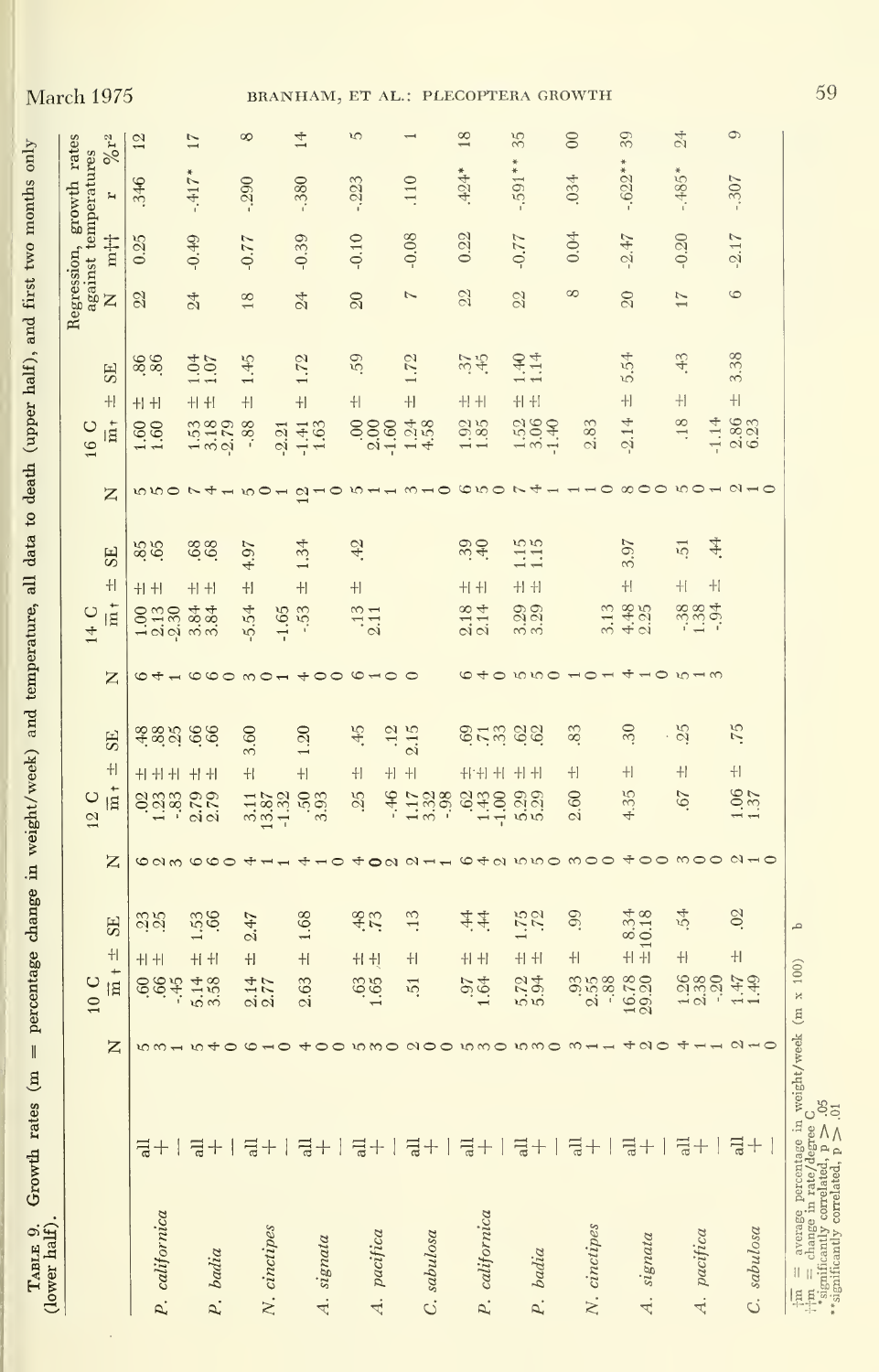signata in the laboratory was significantly correlated inversely with temperature, but other factors were apparently more important in determining the life span of the other species (Table 4).

The average growth rate of stoneflies kept in the laboratory was considerably less than that of wild ones in the stream, for the species that could be compared, al though the fastest growing ones in the laboratory equaled the rate of those in nature. The initial growth rate, for the first two months of life in the laboratory, was greater than later on and was significantly correlated inversely with temperature for Pa. badia and Ar. signata, about 30 to 40 percent of the effect  $(r^2 \times 100)$  being attributable to temperature (Table 9). Longer-term growth was less influenced by temperature for these species (Table 9), suggesting that those individuals most affected by temperature did not survive much longer than about two months. Growth of Ac. pacifica was similarly af fected inversely by temperature, but to a lesser extent (only 24 percent of the ef fect on initial growth rate being attribut able to temperature. Table 9) and ap parently not enough to cause early death.

The growth rate of Ps. californica, particularly initially, was increased at higher temperatures (Table 11). It was also the longest-lived species in the laboratory (Table 4).

The wide range of responses to the stress imposed by laboratory conditions (includ ing temperature) is remarkable but not unexpected. The Plecoptera observed here came from mountain streams that naturally change considerably from season to season and along their course. Variation in ability to respond to stressful, changing environmental conditions would be of advantage to species living under such conditions: it would reduce the probability that all individuals would be eliminated. Such wide variation means that laboratory experiments such as this should use a large sample size of comparable individuals. It probably is not valid to compare animals from different locations or ones collected at different seasons, and Lud wig (1928) has demonstrated that differ ent stages of development of an insect vary in sensitivity to temperature.

This study suggests that some species (i.e., Ps. californica. Pa. badia, Ac. pacifica, and perhaps C. sabulosa) were better suited to long-term observations than were the others. Variables other than temperature had pronounced effects on stonefly growth and fate, and these should be elu cidated before further studies are undertaken. The most important of these seem, subjectively, to be water quality, the nature of water movement in the habitat relative to energy expenditure by the ani mal, suitability of the habitat to the ani mal's behavior, and (most important) food. The physiological state of individuals is more difficult to assess but must be considered.

#### LITERATURE CITED

- ALDER, H. L., AND E. B. ROESSLER. 1968. Intro-<br>duction to probability and statistics. W. H.<br>Freeman, San Francisco, 333 pp.<br>Bailey, J. T. J. 1959. Statistical methods in bi-
- ology. John Wiley and Sons, New York, <sup>199</sup>
- pp.<br>BECK, S. D. 1968. Insect photoperiod. Academic
- Press, New York, 279 pp. Beck, S. D., and R. K. Bharadwaj. 1972. Re versed development and cellular aging in an
- Insect. Science 178, 1210-1211.<br>Gaurin, A. R., A. V. Nebeker, and J. Sessions.<br>1966. The stoneflies (Plecoptera) of Utah.<br>Univ. Utah Biol. Series 14(1):1-89.<br>Hodson, A. C., and M. A. al. Rawy. 1956. Tem-
- perature in relation to developmental thresh olds of insects. Proc. Xth Int. Congr. Ent. 2: 61-65.
- Hynes, H. B. N. 1970. The ecology of running<br>waters. Univ. Toronto Press, 555 pp.<br>LuDwig, D. 1928. The effects of temperature<br>on the development of an insect (Popillia
- japonica Newman). Physiol. Zool. 1:358-389.
- Nebeker, A. V. 1971. Effect of high winter water temperatures on adult emergence of<br>aquatic insects. Water Research, Pergamon
- Press, 777-783. Nebeker, A. V., and A. E. Lemke. 1968. Pre liminary studies on the tolerance of aquatic insects to heated waters. J. Kansas Entomol.
- Soc. 41:413-418. Rao, C. R. 1958. Some statistical methods for comparison of growth curves. Biometrics 14: 1-17.
- RICHARDS, A. G. 1956. Temperature in relation to the activity of single and multiple physi-ological systems in insects. Proc. Xth Int. Congr. Entom. 2:67-72.
- . 1957. Cumulative effects of optimum and suboptimum temperatures on insect de velopment. Pages 145-162 in Johnson, F. H., ed. Influence of temperature on biologic<br>systems. Amer. Physiol. Soc., Wash., D.C.<br>Sanderson, E. D. 1910. The relation of tem-
- perature to the growth of insects. J. Econ. Entoml. 3:113-139.
- SOMERO, G. N. AND P. W: HoCHACHKA. 1971. Biochemical adaptions to the environment. Am. Zoologist 11:159-167.
- THORUP, J. 1963. Growth and life cycles of invertebrates from Danish springs. Hydrobiologia 22:55-84.